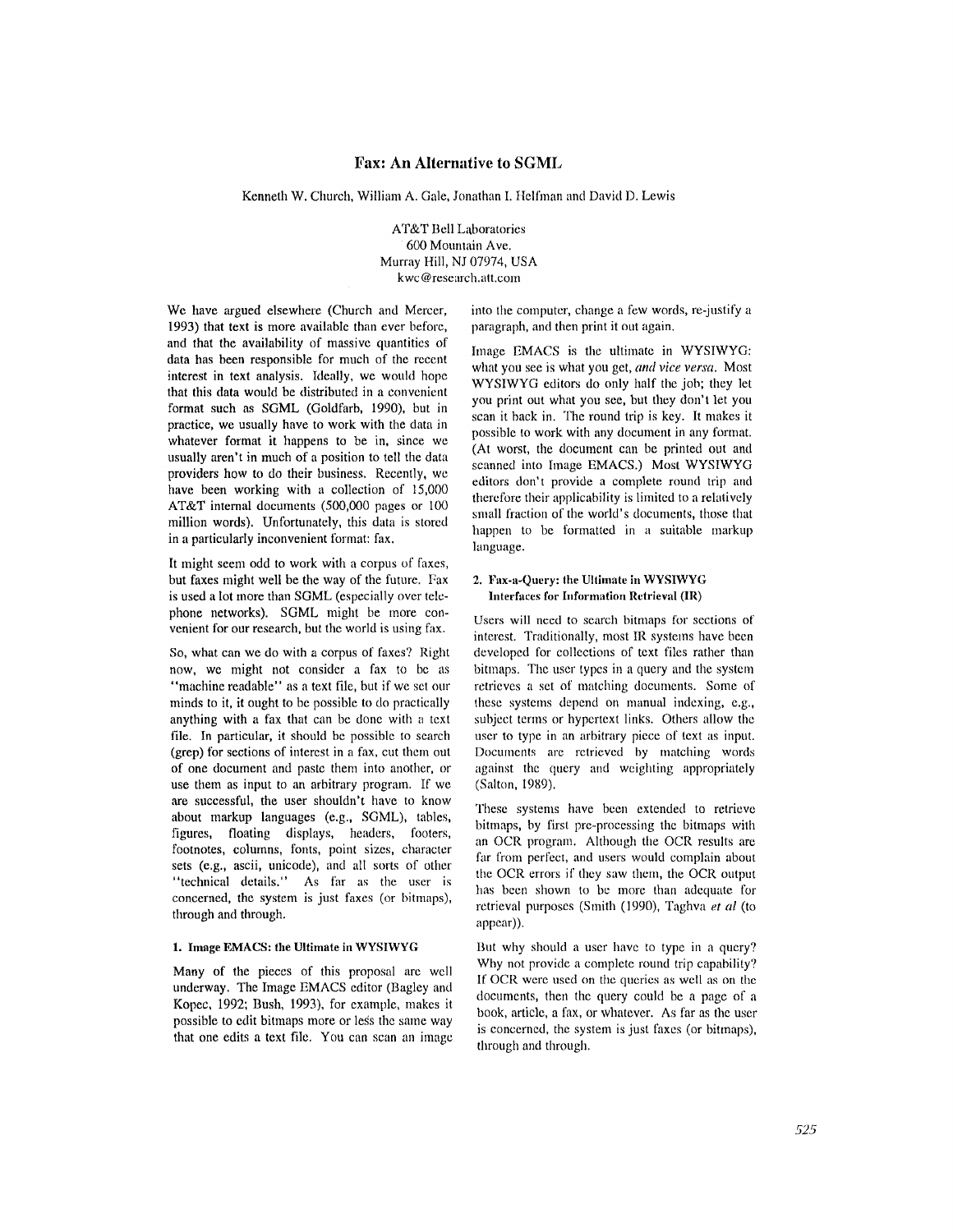

Figure 1: An example of the fax-a-query prototype. A user is reading a document in a bitmap browser (left panel), and comes across a topic of interest. The user sweeps a box over an interesting section of the bitmap (inverse video at bottom of left panel), which causes the corresponding words (produced by OCR) to be sent to an information retrieval system. A relevant document pops up in another bitmap browser (right panel).

We call this proposal Fax-a-Query, and illustrate it in Figure 1. A user is reading a document in a bitmap browser, and comes across a topic of interest. The user sweeps a box over an interesting section of the bitmap, which causes the corresponding words (produced by OCR) to be sent to an information retrieval system. A relevant document pops up in another bitmap browser.

Fax-a-Query is also useful for retrieving pictures as well as text. Most picture retrieval system require manual indexing, which can be very expensive. However, since a picture is often surrounded by useful text such as a caption, one can find the picture by matching on the text.

We have applied a prototype Fax-a-Query system to our database of 15,000 AT&T internal documents. These documents were scanned into the computer by the AT&T library for archival purposes. They are stored in TIFF, format at 400 dots per inch, using Group 4 fax compression. It took us about a minute per page or a year of real time to OCR the collection and 40 hours of real time to index the collcction with the SMART information retrieval system (Salton and McGill, 1983, chapter  $4$ ).<sup>1</sup> The bitmap browser was borrowed from the Ferret system (Katseff, personal communication).

Fax-a-Query was also designed to be usable from a standard fax machine, for users that may be on the road and don't have access to a terminal with a window system. A user could fax a query to the system and the system would fax back some

<sup>1.</sup> The OCR errors slow the indexing process considerably since they make the vocabulary too large to fit in main memory. Our data has a huge vocabulary (3 million words), most of which are OCR errors. By comparison, the TREC text collection (Dumais, 1994) has a much smaller vocabulary (1 million words). The difference in vocabulary sizes is especially significant given that TREC is considerably larger (2 gigabytes) than our OCR output (1 gigabyte).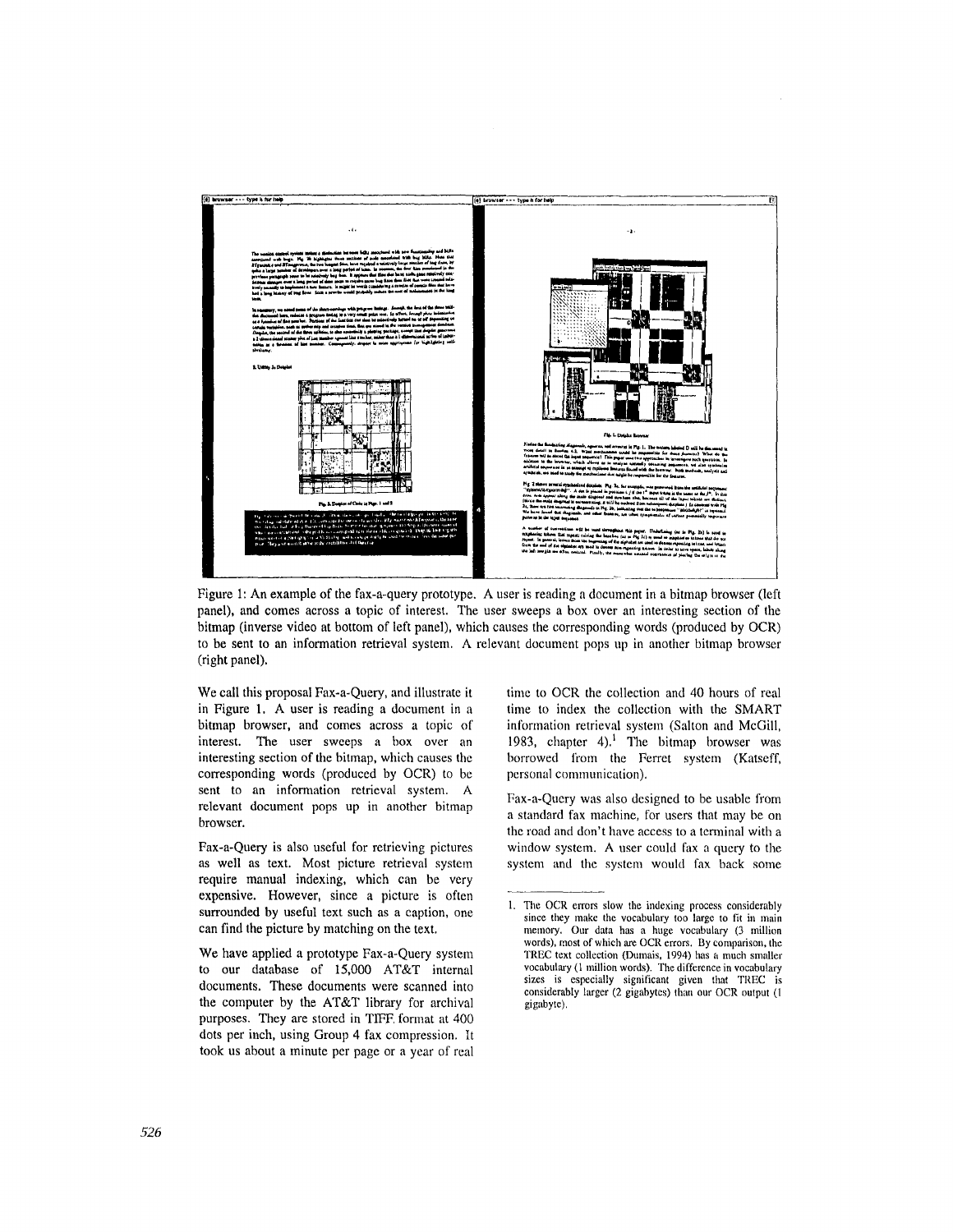relevant documents. In this way, a user could call the borne office from any public fax machine anywhere and access documents in a fax mailbox, a private file computer, or a public library. (This capability is currently limited by the fact that OCR doesn't work very well on low resolution faxes.)

### **3. Do We Need OCR?**

Fax-a-Query makes heavy use of OCR, hut does so in such a way that users are often unaware of what is actually happening behind the scenes. Image EMACS works directly on the pixels, in order to avoid OCR errors. Even though users can be fairly well shielded from the limitations of the OCR program, the OCR errors are fiustrating nonetheless.

Two examples of the word "pair" are shown in Figure 2. Both examples were extracted from the same document, but from different pages. One of them was recognized correctly and the other was misrecognized as "liair". As can be seen in Figure 2, the two images are ahnost identical. Even a very simple-minded measure such as Hamming distance would have worked better than OCR, at least in this case.

The "liair" error was probably caused by incorrectly segmenting the "p" into two letters, and then labeling the left half of the " $p$ " as an 'T' and the second half as an 'T'. This error is particularly inexcusable since the spacing of the letters within a word is completely determined by **the** font. There is no way that "li" should he confusable with "p" since it would require shifting the " $1$ " with respect to the "i" in both the horizontal and vertical dimensions in ways that are extremely unlikely. The Hamming distance approach would not make this kind of error because it works at the word-level rather **than the** character-level, and so it would not try to shift parts of words (or letters) around in crazy ways.

In general, we have found that two instances of the same word in the same document are often very similar to one another, much more so than two instances from different documents. Figure 3, for example, shows a number of examples of the word "using" selected from two different documents. If we sum all of the instances of "using" across the two documents, as shown in **the** bottom-most panel, we get a mess, indicating that we can't use Hamming distance, or anything like it, for comparing across two documents. But if we sum within a single document, as shown in the two panels just above the bottom-most panel, then we find nmch better agreement, indicating that something like Hamming distance ought to work fairly well, as long as we restrict the search to a single doenment.

The strong document effect should not be surprising. Chances are that all of the instances of "using" have been distorted in more or less the same way. They were probably all Xeroxed about equally often. The gain control on the scanner was probably fairly consistent throughout. The font is likely to be the same. The point size is likely to be the same, and so on. Some authors refer to these factors as defects (Baird, 1992), but we prefer to think of them as document-specific properties.

We have used this Ilamming distance approach to build a predicate that compares two boxes and tests whether the pixcls in the two boxes correspond to the same word. In the case of the two "pairs" in Figure 2, for example, the predicate produces the desired result. This distance measure has been used to implement a search command. When the user clicks on an instance of a word, the system highlights the next instance of the same word, by searching the bitmap for the next place that has almost the same pixels. 2

It is remarkable that this search command manages to accomplish much of what we had been doing with OCR, but without the C (it is wordbased rather than character-based) and without the R (it doesn't need to recognize the words in order to search for the next instance of the same thing). This opens an interesting question: how much natural language processing can be done without the C and without the R? For example, could we count ngram statistics at the pixel-level without giving the OCR program a chance to screw up the Cs and the Rs?

## 4. Conclusions: Bitmaps are The Way of The Future

We have been working with a large corpus of faxes (15,000 documents or 500,000 pages or

<sup>2.</sup> It is possible to implement this search much more efficiently by pre-computing a few moments for each of the words in the bitmap and using these moments to quickly exclude words that are too big or too small, or too spread out or not spread out enough.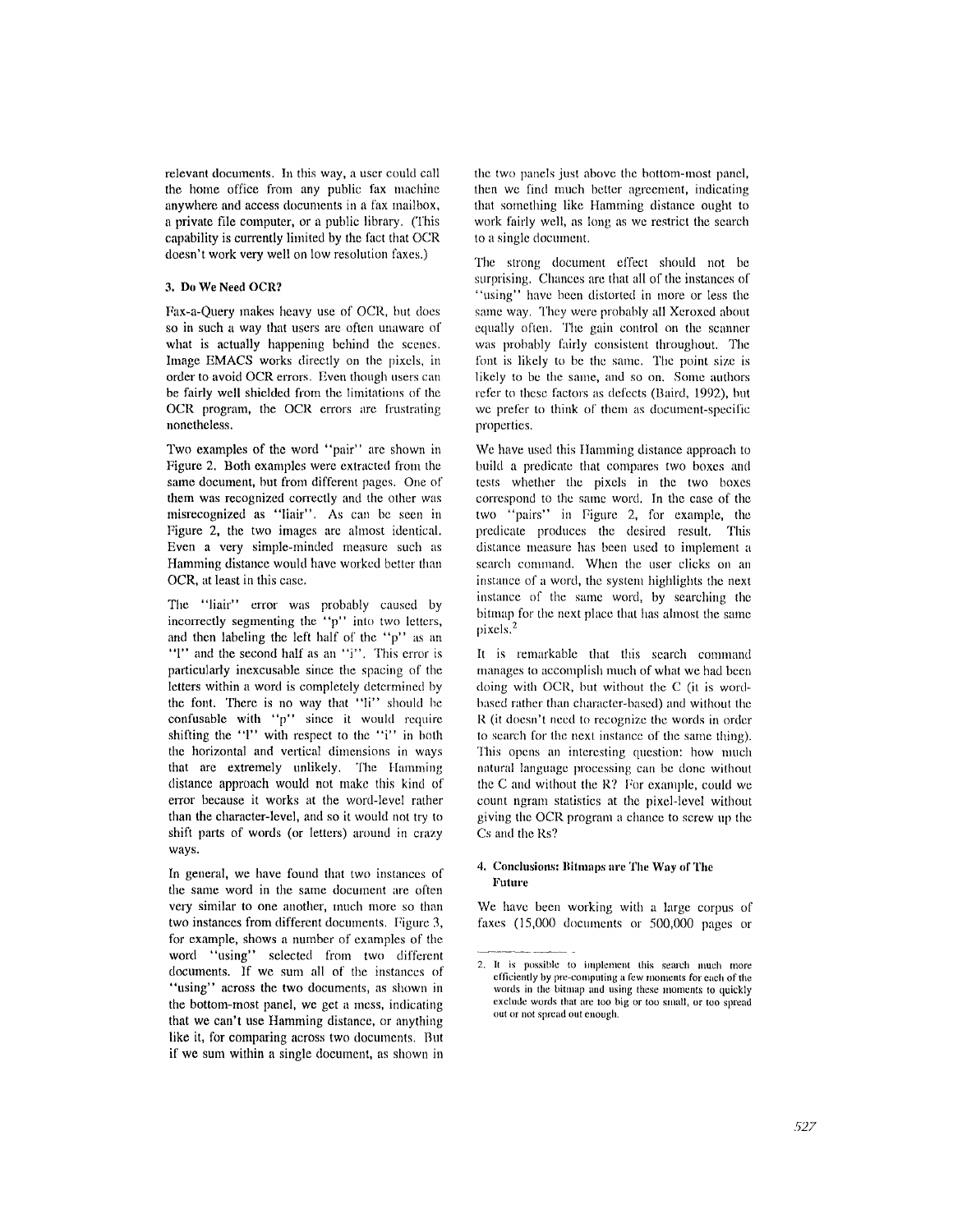100,000,000 words). Faxes raise a number of interesting technical challenges: we need editors, search engines, and much more. Of course, we wouldn't have to work on these hard problems if only people would use SGML. But, people aren't using SGML. SGML may be more convenient for us, but the world is using fax because it is more convenient for them.

Fax hardware and software are everywhere: hotels, airports, news stands, etc. Everyone knows how to use a fax machine. Word processors are more expensive, and require more training and skill. The markup issues, for example, are very demanding on the users. Part of the problem may be the fault of the markup languages, but the real problem is that the concepts are just plain hard. Most users don't want to know about tables, figures, floating displays, headers, footers, footnotes, columns, fonts, point sizes, character sets, and so on,

Libraries are scanning large numbers of documents because scanning has become cheaper and more convenient than microfiche. Our library is scanning  $10<sup>5</sup>$  pages per year. Our library has also been trying to archive "machine readable" text files in addition to the bitmaps, but with somewhat less success. Because it is too expense to re-key the text, they have been asking authors for text files, but most authors aren't very cooperative.

Even when the text file is available, we should also archive the bitmap as well, because the bitmap is more likely to survive the test of time. We tend to think of the text file as the master copy, and the bitmap and the hardcopy as a byproduct, when in fact, it should probably be the other way around. When the first author was finishing his Ph.D., he had to generate a copy of the thesis for archival purposes. At the time, it seemed that the school library was stuck in the stone age, because they insisted on a hardcopy printed on good paper, and they were not interested in his wonderful "machine readable" electronic version. In retrospect, they made the right decision. Even if the tapes had not rotted in his basement, he still couldn't read them because the tape reader is long gone, and the tape format is now obsolete. The markup language is also probably dead (does anyone remember R?), along with the computer (a PDP-10), the operating system (ITS), and most other aspects of the hardware and software that would be needed to read the electronic version.

The debate between text files or bitmaps is analogous to the old debate between characterbased terminals such as a VT100 and bitmap terminals. At the time, bitmap terminals seemed wasteful to some because they required what was then a lot of memory, but nowadays, it is hard to find a character-based terminal anywhere, and it is hard to remember why anyone would have wanted one. How could you run a window system on such a terminal? How could you do any interesting graphics? There were solutions, of course, but they weren't pretty.

So too, there might soon be a day when people might find it hard to imagine why anyone would want a text file. How could you do any interesting graphics? Equations? There are solutions (markup and include files), but they aren't pretty. Of course, bitmaps require a little more space (a 400 dpi G4 fax takes about 20 times the space as the equivalent text file), but the bitmap is so much more powerful and so much easier to use that it is well worth the extra space.

#### References

Bagley, S. and Kopee, G. (1992) "Editing Images of Text," Xerox, PARC.

Baird, H. (1992) *Document hnage Defect Models,* in Baird, Bunke and Yamamoto (eds.) Structured Document Image *Analysis,* Springer-Verlag, Berlin, Germany, pp. 546-556.

Bush, M. (1993) *Speech and Text.hnage Processing in Documents,* ARPA Human Language Technology, Morgan Kaufmann Publishers, San Francisco, CA, USA., pp. 376-380.

Church, K. and Mercer, R. (1993) "Introduction to the Special Issue on Computational Linguistics Using Large Corpora," *Computational Linguistics,* 19:1, pp. 1-24.

Dumais, S. (1994) "Latent Semantic Indexing (LSI) and TREC-2," in Ilarman, D. (ed.) *The Second Text REtrieval Conference (TREC-2),* National Institute of Standards and Technology, Gaithersburg, MD, USA.

Goldfarb, C. (1990) "The SGML Handbook," Clarendon Press.

Salton, G. and McGill, M. (1983) *Introduction to Modern hformation Retrieval, McGraw-Hill Book Company, New* York, NY, USA.

Salton, G. (1989) *Automatic Text Processing,* Addison-Wesley Publishing Co., Reading, MA, USA.

Smith, S. (1990) "An Analysis of the Effects of Data Corruption on Text Retrieval Performance," Thinking Machines Corp., DRg0-1, Cambridge, MA, USA.

Taghva, K, Borsack, J. and Condit, A. (to appear) "Results of Applying Probabilistic IR to OCR Text," in Seventeenth International ACM SIGIR Conference on Research and Development in Information Retrieval.